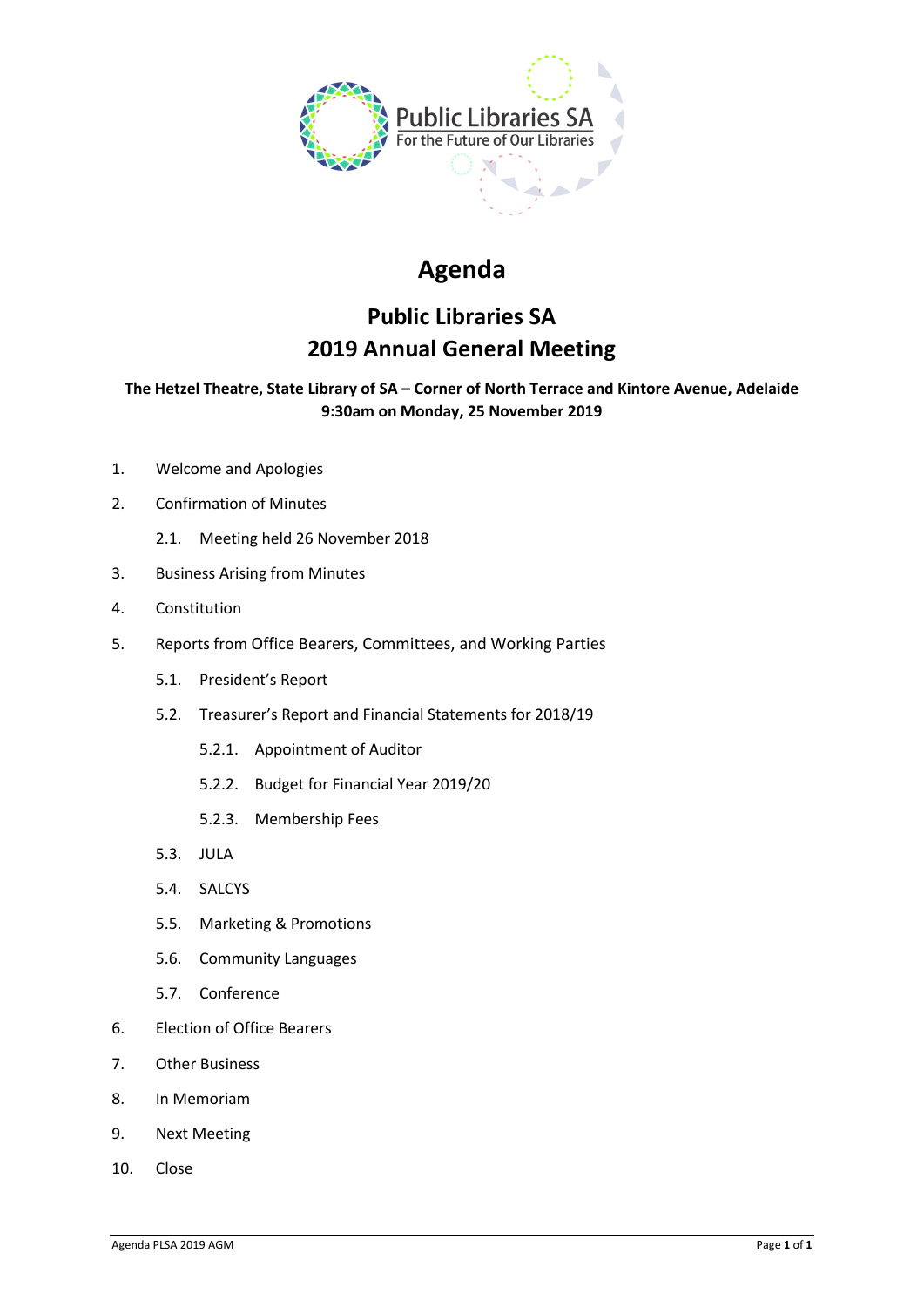

## **Minutes**

## **Public Libraries SA 2018 Annual General Meeting**

**Held at Next Generation, War Memorial Drive, North Adelaide 2:00pm on Monday, 26 November 2018**

## **1. Welcome and Apologies**

## **In Attendance**

| Aaron McBride         | Kathyrn Prenzler        |
|-----------------------|-------------------------|
| Albert Bergoc         | Ken Lewig               |
| Ben Footner           | Kimberley Hargrave      |
| <b>Bey Low</b>        | Kristina Hebdon         |
| Charles Crompton      | Lauren Gobbett          |
| Christine Kennedy     | Laurie McCann           |
| Claudine Spinner      | Linda Heath             |
| Damian Garcia         | Lindy Burford           |
| Danielle Garvey       | Liz Byrne               |
| David Brooks          | Louise Mrdjen           |
| David Kuchel          | <b>Lyall Mutton</b>     |
| David Lambert         | Lynn Spurling           |
| Dee O'Loughlin        | Marie Broad             |
| Dianna Bruce          | Marie Trezise           |
| Dionne Collins        | Meegan Barrett          |
| Elizabeth Beales      | Meralyn Stevens         |
| <b>Emily Wilson</b>   | Michael Crawford        |
| <b>Geoff Stremple</b> | Michael Hanify          |
| Georgina Davison      | Michael Merlino         |
| Glenn Dey             | Natalie Cooper          |
| <b>Heather Filmer</b> | Ola Wleklinski          |
| Heather Lymburn       | Pam Menadue             |
| Jacqui Stretton       | Pam Welford             |
| Jaidyn Edwards        | Paul Crawford           |
| James Bruce           | Pauline Stephens        |
| Janice Curtis         | Pavani Paramasivam      |
| Janice Nitschke       | Sandra Skinner          |
| Jayne Webster         | Sascha Hutchinson       |
| Jennifer Dew          | Simon Gillespie         |
| Jill Whittaker        | Simon Murphy            |
| Jo Bayly              | Sue Berry               |
| Jo Cooper             | <b>Susan Benton</b>     |
| Jo Rivers             | Susan Booth             |
| Joanne Kaeding        | Tania Paull             |
| John Timoney          | Tim Law                 |
| Julie Morgon          | Ursula Hickey           |
| Julie Weller          | <b>Veronica Mathews</b> |
| Kath Button           | Vini Ciccarello         |
| Katherine Russell     |                         |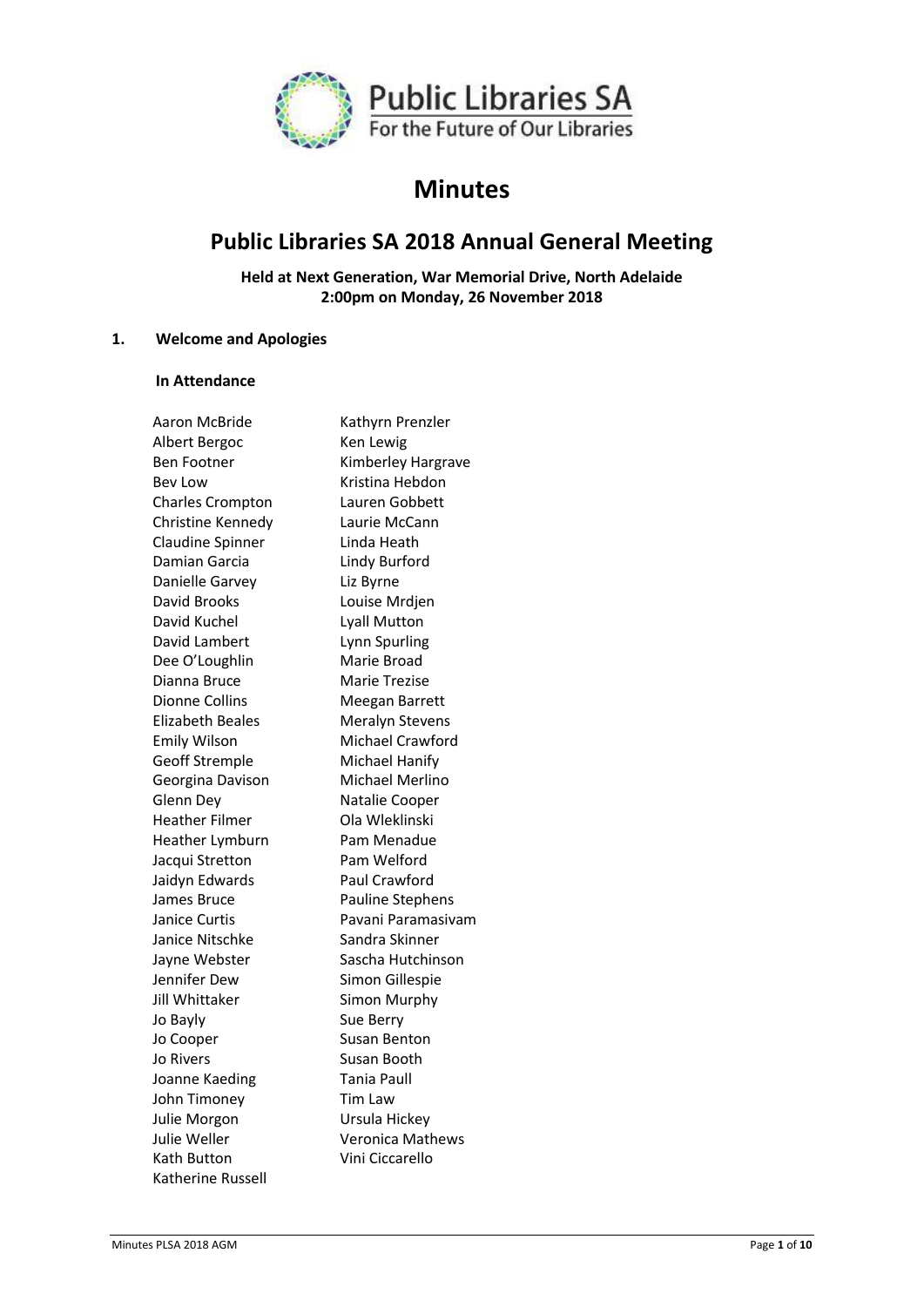

## **Apologies**

| <b>Tamara Williams</b>    | Campbelltown          |
|---------------------------|-----------------------|
| Vicki Hutchinson          | Victor Harbor         |
| Helen Kwaka               | Tea Tree Gully        |
| Paula Coventry            | Naracoorte            |
| Peter Ison                | Berri Barmera         |
| Hanlie Frasmus            | Unley                 |
| <b>Tracy Glover</b>       | Holdfast Bay          |
| Chiah Mayne               | Gawler                |
| Anne Rundle               | Adelaide              |
| Pepper Mickan             | Light                 |
| Anne Sawtell              | Adelaide Plains       |
| Lynda Fraser              | Playford              |
| Jamie Ritchie             | Playford              |
| <b>Harriet Winchester</b> | Prospect              |
| Karen Linsner             | <b>Adelaide Hills</b> |
| Pat Hasting               | <b>CYP</b>            |
| Marianne Wallis           | Pinnaroo              |
| Anne-Maree Taranto        | Leigh Creek           |
| Miriam Williams           | Penola                |
| Dzintra Richards          | Moonta                |
| Judy Griffiths            | Coober Pedv           |
| <b>Rick Cook</b>          | Minlaton              |
| Candy Johnson             | Minlaton              |
| Shirley Thompson          | Yorketown             |
| Marie Broad               | Jamestown             |
| Kristin Zacker            | I och                 |
| Kathryn Heddle            | Karcultaby            |
|                           |                       |

## **2. Confirmation of Minutes**

## **2.1. Meeting held 20 November 2017**

**Moved:** Louise Mrdjen (Port Lincoln) **Seconded:** Linda Heath (Wudinna)

That the minutes of the Annual General Meeting held on 20 November 2017 are accepted as a true and correct record.

## **CARRIED**

## **3. Business Arising from Minutes**

Nil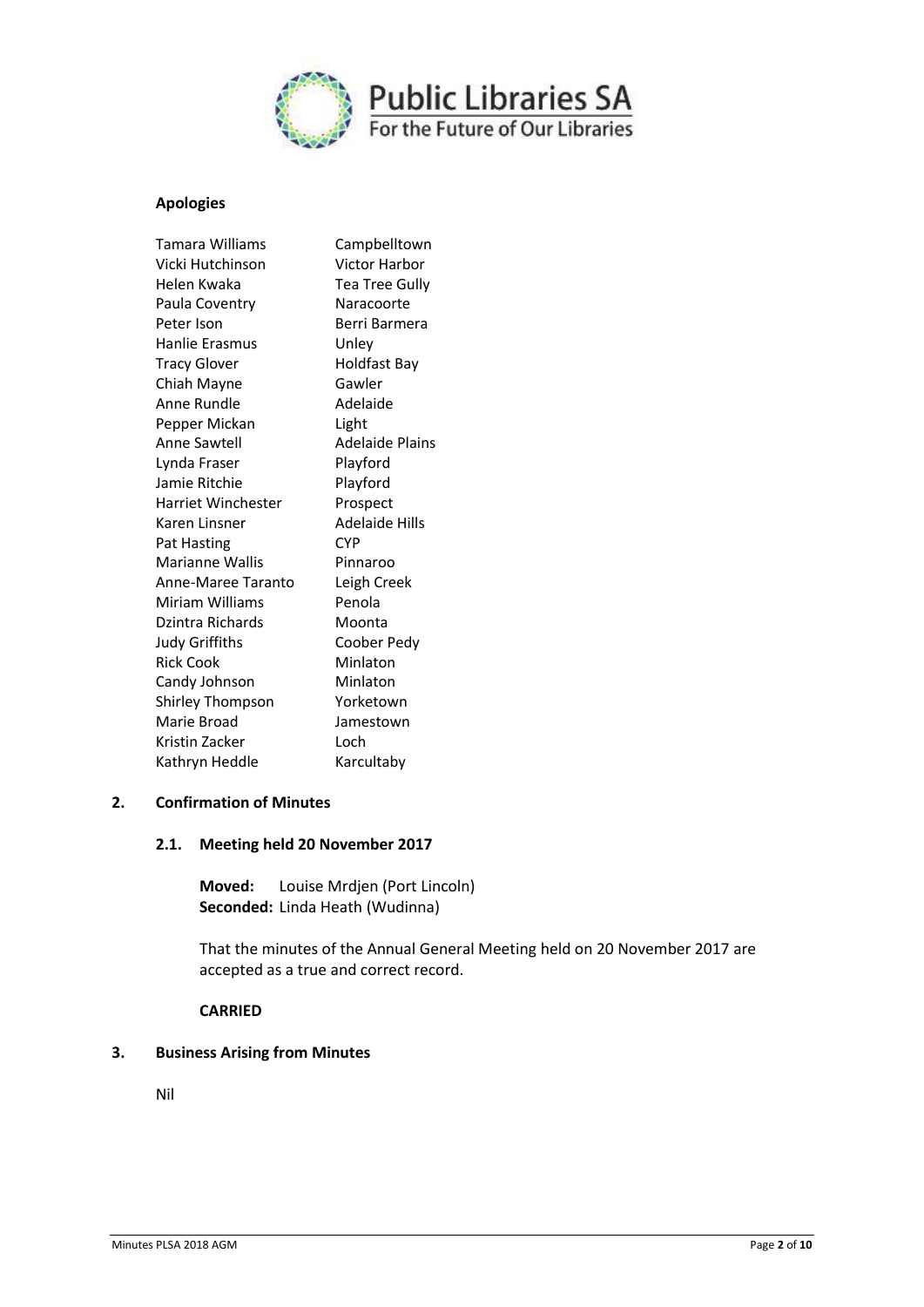

## **4. Constitution**

Nil

## **5. Reports from Office Bearers, Committees, and Working Parties**

## **5.1. President's Report**

As we come to the final stages of 2018 Public Libraries SA has experienced yet another busy and successful year.

Major projects across the network continue to be initiated, undertaken and completed to benefit all communities in the South Australian Public Library Network.

The advent of both State and Local Elections this year has caused immediate and future concerns regarding the future landscape for public libraries. Following the State Election results we were relieved to be advised that the funding for Public Libraries is in line with the current Memorandum of Agreement. The 2018/19 budget will be retained along with providing a 2.5% CPI growth factor (a Treasury defined CPI growth factor is required as per the MOA). The MOA is valid until 2020 giving us some security for the next 2 years, however, Public Libraries SA will be using this time to work closely with the LGA to ensure that we have continued support for the future MOA. In response, Public Libraries SA initiated strategies to start the process in the lead up to negotiating the terms of our next MOA by hosting Sue McKerracher (ALIA) at a Network Meeting to promote advocacy and appropriate implementation strategies. We will be looking closely at what is happening in other states, specifically the NSW and Victorian Public Libraries advocacy campaigns, as this will assist with us launching a successful campaign with the LGA. This will be communicated to the network as it progresses.

The 'Tomorrows Libraries: future directions of the South Australian public library network' report has given influence with our partners and stakeholders to continue *to put community at the centre and play an essential and ongoing role in the fabric of our democratic society* since its adoption in 2013. The commitment to actioning the report by contributing partners Public Library Services, The Libraries Board, LGA and Public Libraries SA has already seen advances for the network with 49% of the identified actions completed and a further 33% in progress or partially actioned. Ongoing evaluation and review of the goals so that libraries can continue to meet community and individual needs as society changes is imperative and the required review was initiated and is near completion under the direction of consultant Kristine Peters. Network involvement through workshops not only assessed our progress to date but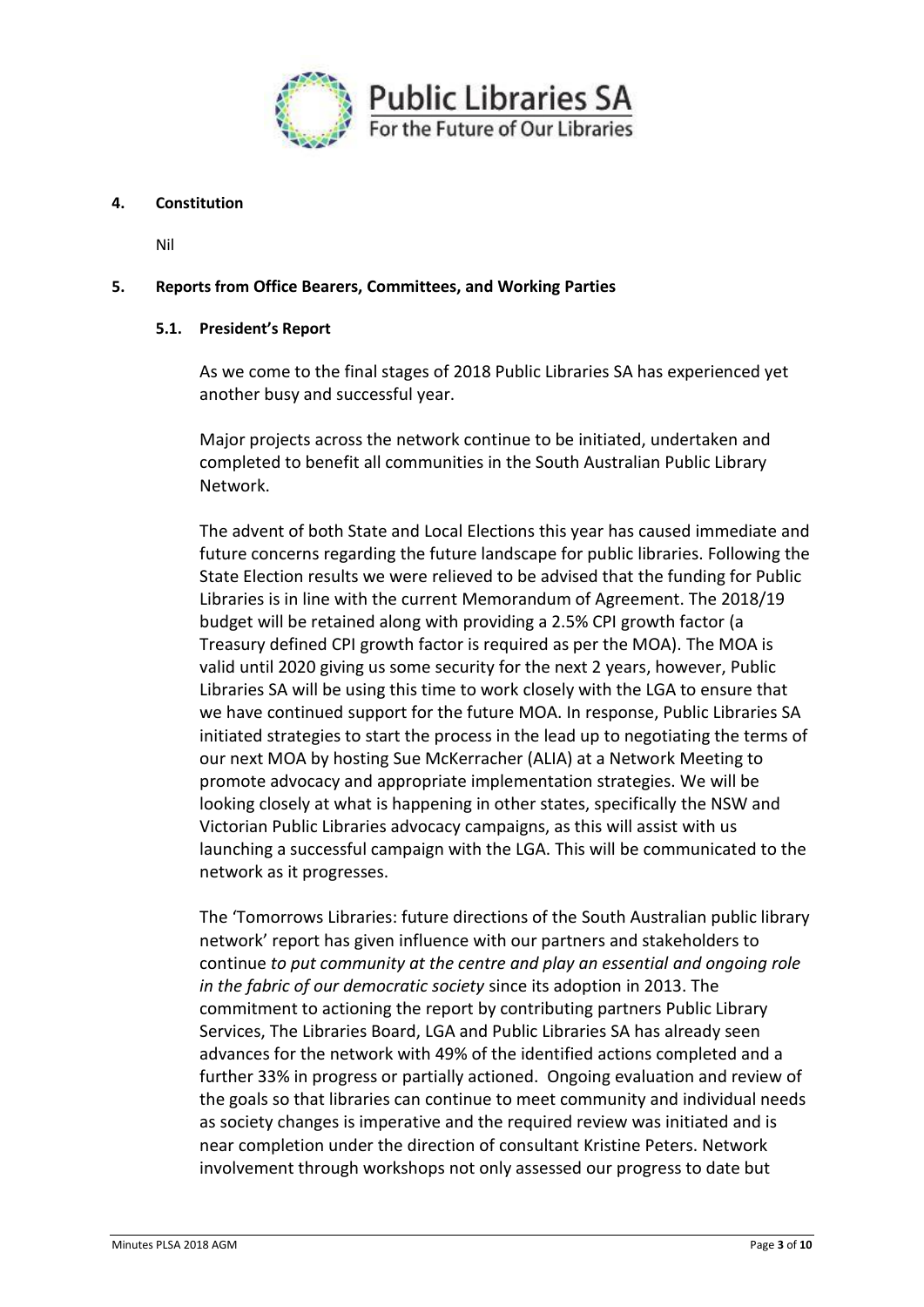

allows us to identify and contribute to future plans and directions for the network.

## So what have we achieved in 2018?

Network meetings have been held – Feb 19<sup>th</sup> at the Hetzel Theatre, August  $6<sup>th</sup>$  at the Cove Civic Centre and now today as a special event to recognise and award innovation in libraries. Thanks to our many sponsors who have made these events possible. Eventbrite booking has ensured we are more adequately prepared every meeting and also offers the opportunity to gain feedback through surveys after the meetings. I can assure you all that this feedback is considered very valuable and ensure we as a Committee can continue to offer and deliver relevant and interesting content.

The Executive Committee also embarked on a regional tour at the end of September to meet members in their libraries and learn about the issues specific to them. We visited Tailem Bend, Mannum, Cambrai, Murray Bridge and Strathalbyn and behind me are photos from those visits.

We have been involved in national projects which include the Summer Reading Program and Reading Hour and I continue to work actively with APLA (Australian Public Libraries Association) to ensure our representation and contribution at the National level.

At this point I would like to thank the hard working, enthusiastic and dedicated Public Library SA Executive Committee Members who have represented the South Australian public library network this past year. Not only do they attend monthly meetings but also commit to supporting sub-committees and working groups as required. Network meetings have been planned and hosted and they have also made themselves as your communication channel to the main committee. Thank you to Ben Footner, Janice Nitschke, Albert Bergoc, Natalie Cooper, Claudine Spinner, Jo Kaeding, Jo Rivers, Damien Garcia, Tracy Glover and Meralyn Stevens.

Another major contributor to our success is our partnership with Public Library Services. Formerly Geoff, now Jo and the team - who should all receive Academy Awards for their 'acting' roles - continue to drive and administer for our network in our delivery of services, resources and programs and ensure we are the success we are the South Australian Public Library Network. South Australia is recognized and admired by many for what we have developed to meet the needs of our community. So, a big thank you to the PLS team for the continued support to each and every one of us.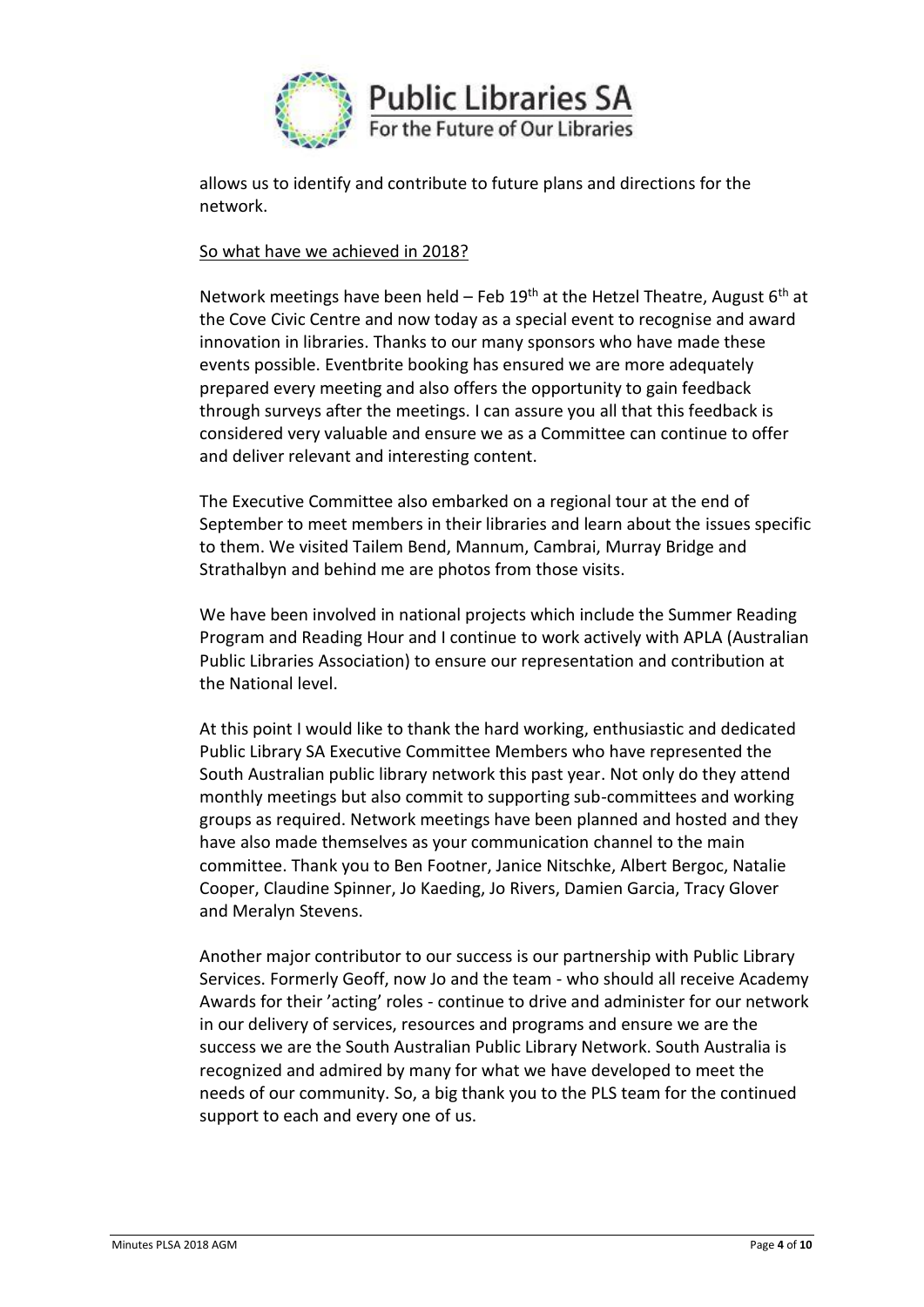

Personally, I have had another fulfilling year as President of Public Libraries SA. My representation on the LMS User Group, Standing Committee and other committees and working groups in this capacity has ensured an overall understanding of the intricacies of our network and my additional responsibility as Deputy Chair of the Libraries Board only adds to that further.

South Australia has a vibrant and effective library network that is envied nationally and internationally thanks to the continued support and participation of each and every one of us.

After the AGM today, I trust we will have a new Committee driven to continue the positive momentum we are currently experiencing.

The first meeting for the newly elected Public Libraries SA Executive Committee is a planning session with PLS to identify and prioritise projects and directions for 2019. We may have challenging times ahead but the strength of our network and a common goal to continue to adapt and change to meet the needs of our communities will ensure our success.

Thank you for your support and I look forward to continuing to represent you in 2019.

Lynn Spurling President, Public Libraries SA

**Moved:** Lynn Spurling **Seconded:** Tim Law (Murray Bridge)

That the President's Report be noted.

### **CARRIED**

### **5.2. Treasurer's Report and Financial Statements for 2017/18 (Janice Nitschke)**

### **5.2.1. Appointment of Auditor**

**Moved:** Janice Nitschke **Seconded:** Julie Morgon (Onkaparinga)

That the current PLSA Auditor, Creative Accounting, be appointed as Auditor for the 2018/19 financial year.

### **CARRIED**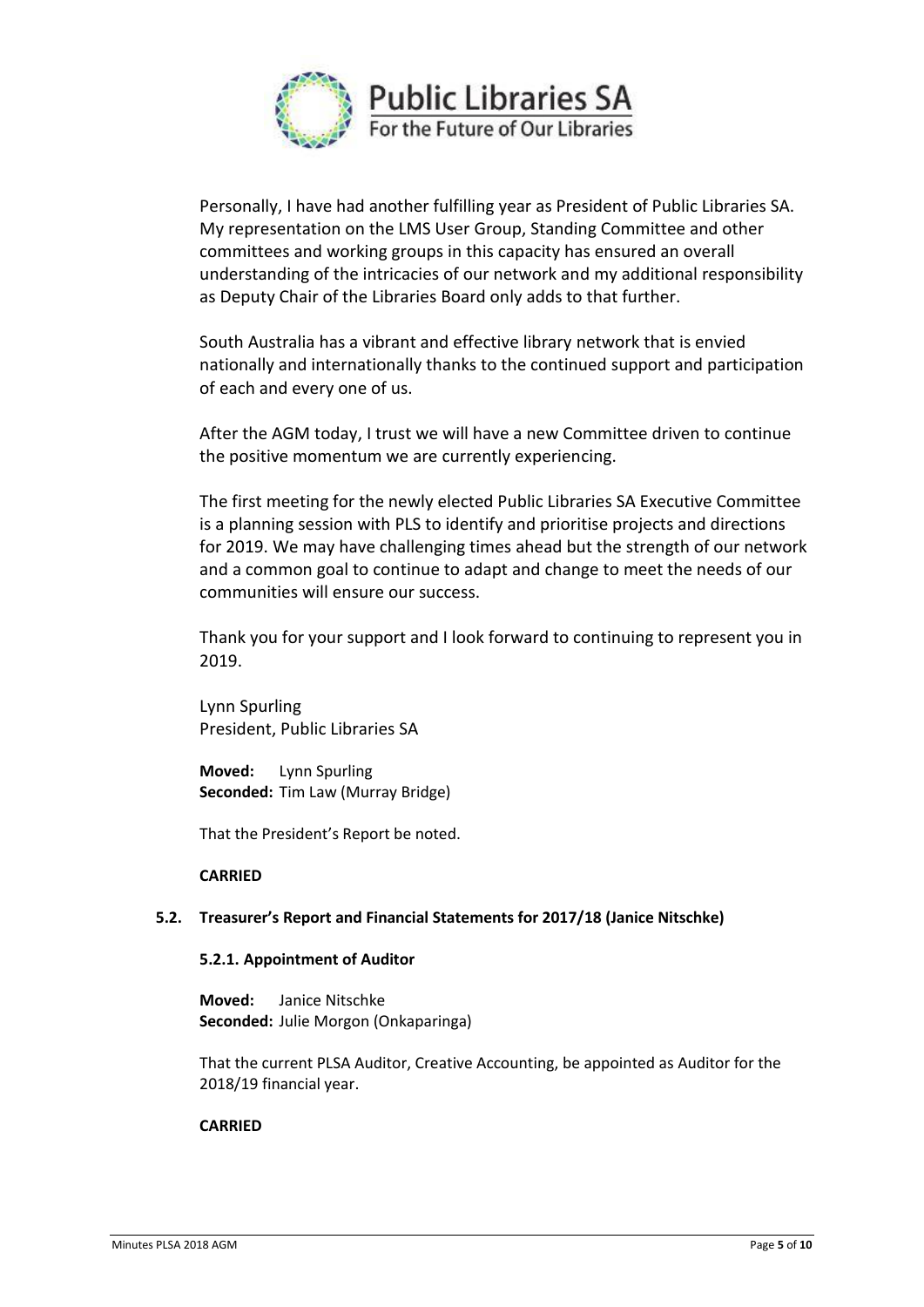

## **5.2.2 Budget and the 2017/18 Profit & Loss and Balance Sheets**

**Moved:** Janice Nitschke **Seconded:** Jo Rivers (Charles Sturt)

That the budget and financial statements are adopted.

## **CARRIED**

## **5.2.3 Membership Fees**

**Moved:** Janice Nitschke **Seconded:** Heather Lymburn (Clare)

That the Membership Fees for 2019/20 financial year remain the same.

## **CARRIED**

## **5.3 JULA (Meralyn Stevens)**

Thank you to Bev Low (Burra) who continues to lead the Joint Use Libraries Association (JULA) group. Bev particularly wanted me to acknowledge...

"PLSA's flexibility in allowing JULA to run concurrent sessions on their days. It has meant less extra 'Sunday stuff' and meant we have had pretty good numbers attending."

Bev has been ably supported by Jane Dicker (Kingston) and Lynn Sommerton (Pinnaroo). Sue Muster (Karoonda) and Bev have been the voice of School Community Libraries (SCL) on the JULC.

JULA has provided professional development opportunities for members to extend their skills in Digital technologies: using social media, 360 cameras, e-newsletters. The JULA members are spread across the state and the opportunity to network is valued. We don't have anyone else in our communities who do similar work.

JULA appreciates the support given by PLS during the accreditation process towards recognition as e-smart Libraries, Lyall Mutton and his team for IT updates and providing support and encouragement for staff to undertake ALIA training courses.

Challenges faced by the School Community Libraries during 2019 will be further developing their local governance structure and heeding the ongoing call from PLS to cull our collections and build our memberships.

**Moved:** Meralyn Stevens **Seconded:** Bev Low (Burra)

That the JULA report be noted.

### **CARRIED**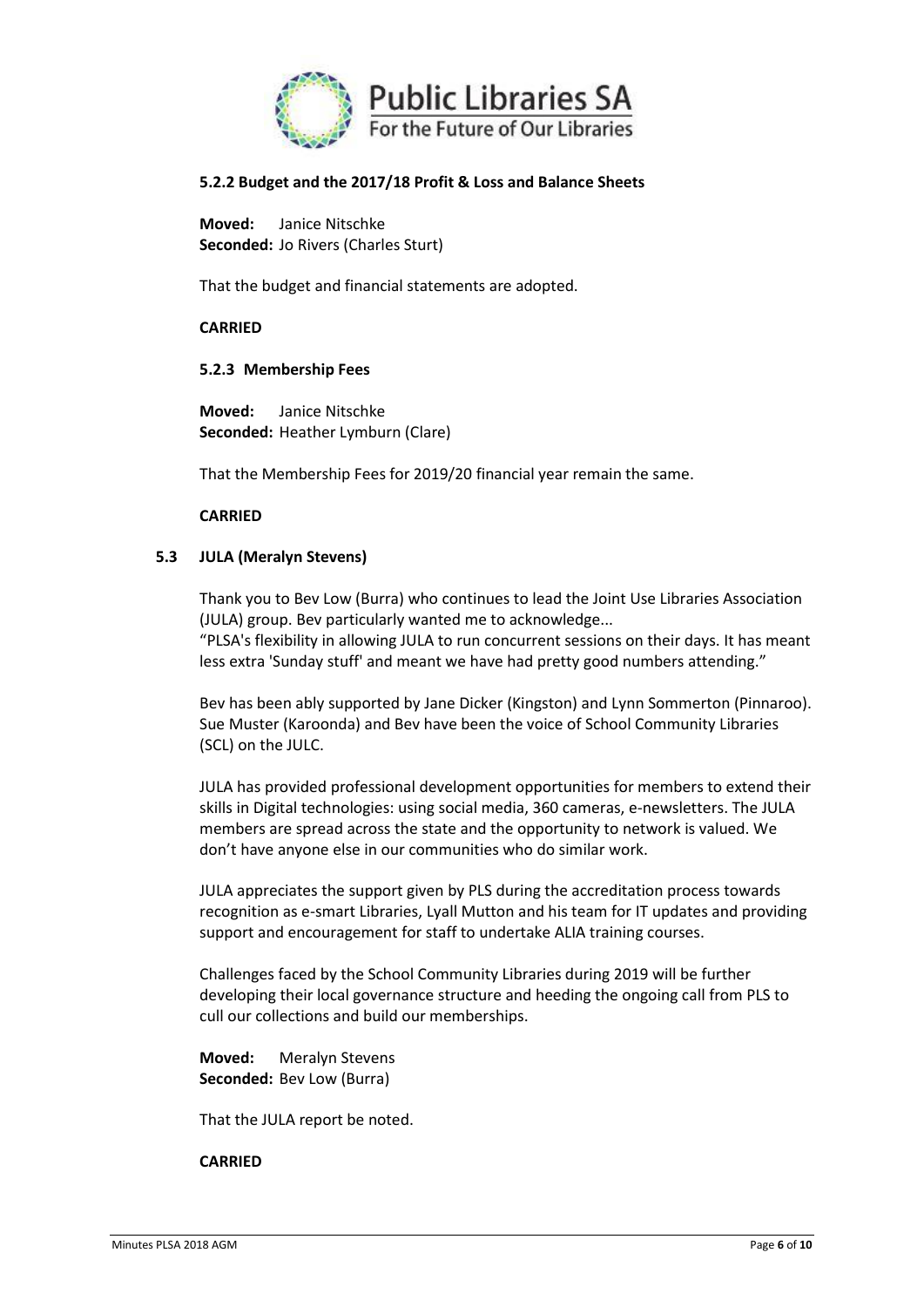

## **5.4 SALCYS (Jo Kaeding)**

- Met quarterly at different locations: PLS, Tea Tree Gully, Burnside and the new Parks Library.
- Always very well attended and valued by attendees, approx. 30 people each time – broad cross section of libraries
- Each meeting included a presentation of interest to the group, sharing of information and a library tour.

### **Achievements:**

• Rewrote the SALCYS Strategic Plan in consultation with Christine Peters. The Strategic Plan has four areas of focus:



The group worked on translating these in to practise each meeting.

These include:

- Inspiring and educating through a State-wide event **SA Public Library Network Stall at Pregnancy, Babies & Children's Expo – April 2019–**
- Set up and using the Oneplace Share Point SALCYS Working Groups as primary point of communication
- Developed an active database of program performers and presenters that have been contracted in public libraries
- Presentations by:
	- o **Sue Van Der Veer** from PAE in her role with the Digital team including:
	- o Digital programs for children and youth
	- o Library garden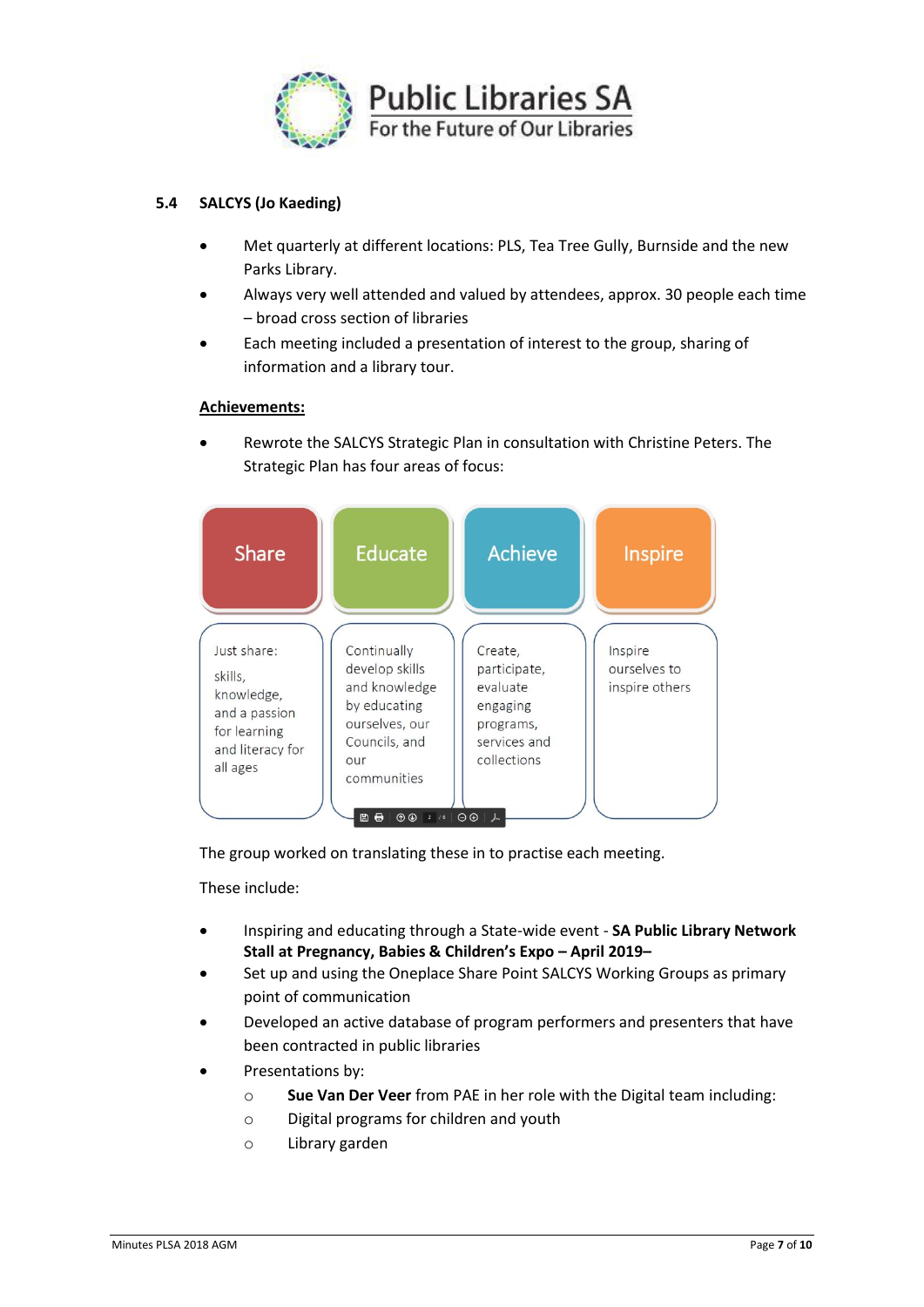

o **Education Team from State Library of SA focus on** Linking library programs to collections.

**Moved:** Jo Kaeding **Seconded:** Julia Orlowski (Charles Sturt)

That the SALCYS report be noted.

## **CARRIED**

### **5.5 Marketing & Promotions (Albert Bergoc)**

The Marketing and Promotions Group (MPG) had a very successful year in 2018. I would like to acknowledge the public library staff that supported and contributed to this success, especially the Chair of the group, Julie Bailey.

Some highlights of the year include:

#### **New name**

Marketing and Promotions Group – changed from Marketing and Promotions Committee

#### **New TOR**

An updated Terms of Reference that adopts recent changes and sets the future direction and role of the group has been completed and has been endorsed by PLSA Exec.

### **Updated onePlace presence**

With support from PLS staff we have updated the **Marketing and Promotions Group**  presence on onePlace including:

- Updating the **Team contacts** tab
- Introducing a **Discussion board**
- Updated the **Calendar** entries
- Introduced a repository for documents in **Document Resources**

We have also promoted the new changes and encouraged public library staff to join the group and/or contribute to this area

### **Photographic competition**

Commencing in Library and Information Week + using their promotional badging **Find Yourself in a Library**, the MPG provided the resources for all SA public libraries to promote this competition to their customers.

We received 178 fantastic photo entries. There were 6 winners (in 3 categories) each receiving a \$100 Booktopia voucher.

We own the photos submitted in the competition and these are available as promotional images to library staff.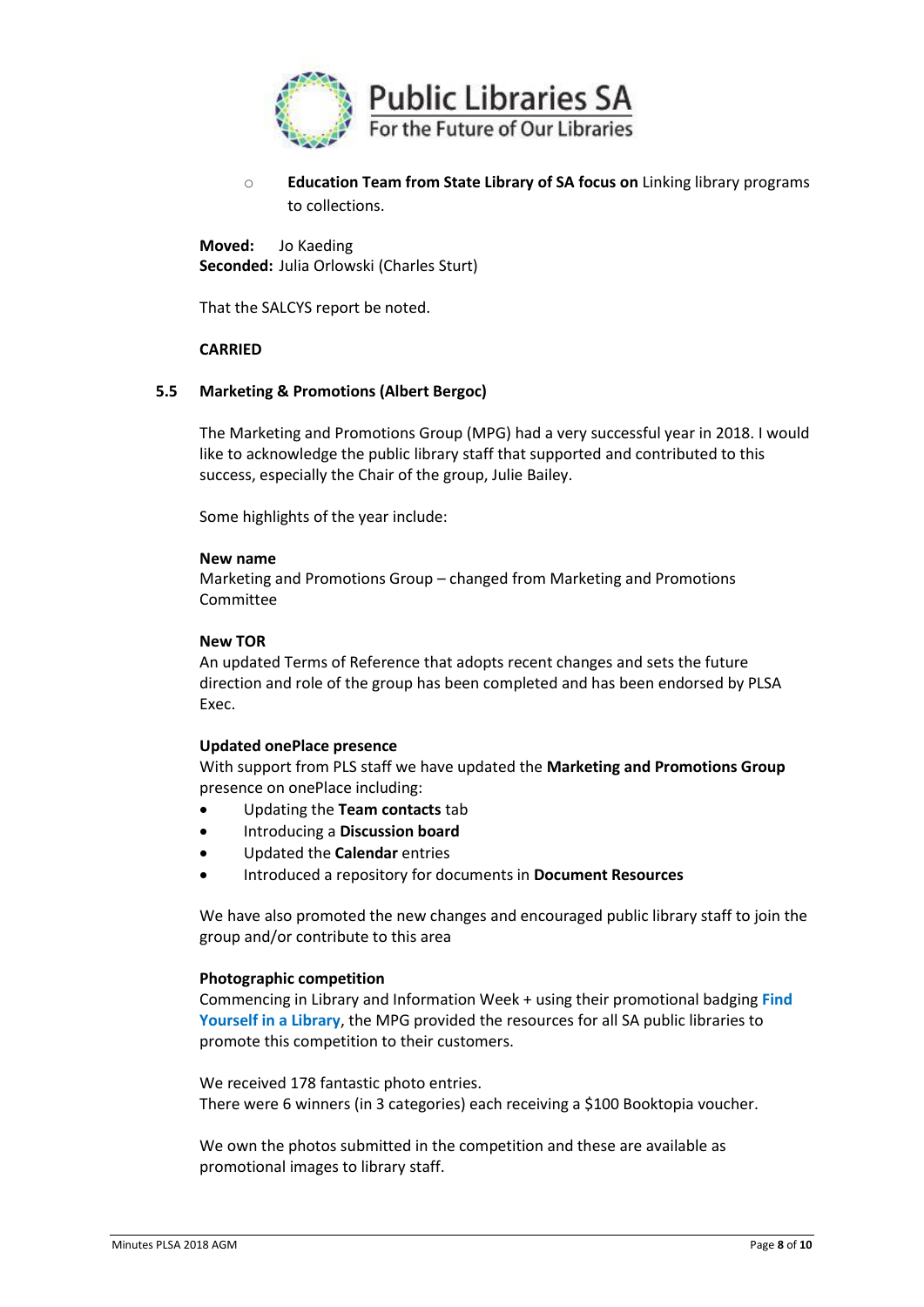

### **Training**

Working with PLS we have been able to offer professional training in Social Media marketing and promotion, **Content Wizard Workshop by Ryan Jones,** to be delivered free to interested public library staff on 27 November 2018.

Finally the group worked with PLS staff in the development of marketing materials for the new **Libraries SA one card** app.

In early 2019 we will be meeting with PLS Marketing and Promotional staff to jointly plan our activities for the year ahead.

**Moved:** Albert Bergoc **Seconded:** Louise Mrdjen (Pt Lincoln)

That the Marketing and Promotions report be noted.

## **CARRIED**

### **5.6 Community Languages (Jo Rivers)**

- Last year we changed up the CL, by formally dissolving the Steering Group and the Working Party to become the Community Languages Group. A new Terms of Reference was written and accepted by the group. All libraries are invited to join and contribute to the group, particularly those who have holds of foreign language material.
- Not only are we working on the split of the CL levy we are working together strategically to engage with Community groups who utilise our SAPLN CL collection.
- Currently looking at engaging directly with 16 language groups, to facilitate meeting in THEIR space, to develop meaningful relationships.
- We will be asking the same questions so we can build a clearer picture around what these groups want from us, whether it is material to read and watch, and also find the gaps, so we can work to fill those gaps and become more strategic in our approach in the collections and other services.

**Moved:** Jo Rivers **Seconded:** Tim Law (Murray Bridge)

That the Community Languages report be noted.

### **CARRIED**

### **5.7 Conference**

Conference details for information only. Conference to be held on Monday 2 and Tuesday 3 September 2019 at the Adelaide Convention Centre. The Conference Committee comprises of Dee O'Loughlin (Coordinator), Janice Nitschke (Treasurer), Lynn Spurling (President), Harriet Winchester and Natalie Cooper.